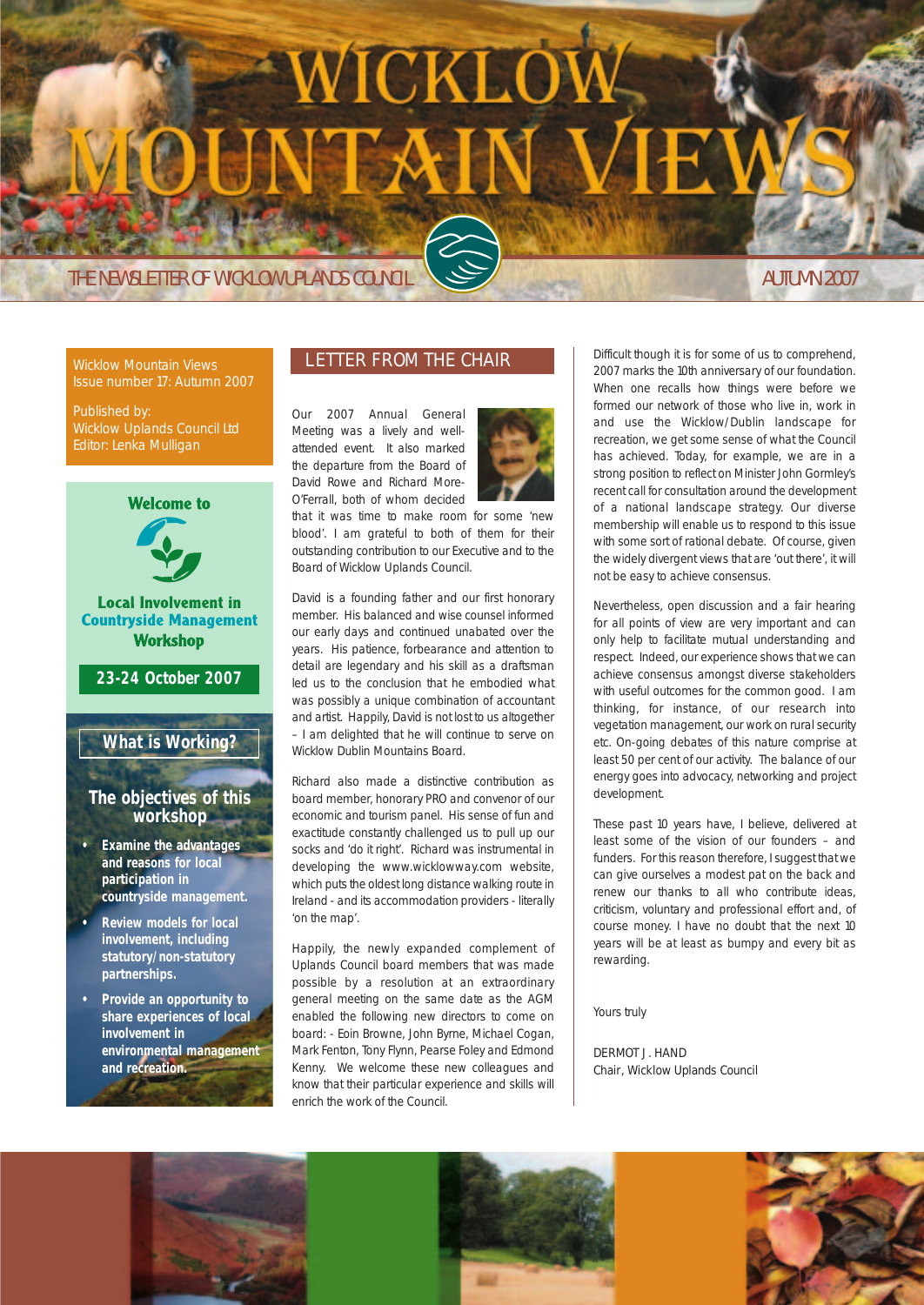#### 10 YEARS OF WICKLOW UPLANDS COUNCIL Recollections of Wicklow Uplands Council's establishment - Saive Coffey

The idea of this organisation came largely from a group organised by the late Adrian Phillips of the Irish Uplands Forum and others. It was started (in 1995) at a time when there had been a long period of difficulties between farmers and other voluntary and statutory organisations. The latter had drawn up proposals for the future of the uplands areas of Wicklow which avoided largely or entirely any discussion or consultation with the principal owners of the land or the recreational users. Likewise, the original proposals for a National Park in the Wicklow Mountains had increased this mistrust and misunderstanding. So it was a brave decision to call a meeting in Roundwood to discuss the formation of a new organisation to represent the views of the diverse non-statutory interests. This meeting was very well attended, and from it the formation of the Wicklow Uplands Council arose. Thence, the members resolved to unite in forming an organisation which could solve problems by compromise rather than through conflict. This has led to good friendships amongst people who would never have believed it possible. I remember a few clashes but these were always resolved peacefully.

Support for this co-operative culture grew and sufficient financial backing was reached to fund an office and staff. Wicklow Uplands Council has started and promoted many good things and is now widely recognised not only in the County but by others including the Heritage Council, Wicklow County Council and Wicklow Rural Partnership, which have become principal funders.

Amongst our important achievements has been the promotion of welcoming signage and route marking on agreed trails, now continuing in the Wicklow Sustainable Trails project. We have promoted various projects for youth in the county including a national school environmental garden scheme. We have participated in a number of exchange visits with Northern Ireland and with the Lake District. Council members have attended various meetings of the EUROPARC Federation, which focuses on sustainable development and eco-tourism. We have also made various research submissions on forestry, vegetation management etc. that focus on the special needs of uplands areas.

Most of our projects have been very successful, but we have had disappointments. We started a voluntary ranger scheme, which we called Wicklow Countryside Wardens to avoid clashing with the Wicklow Mountains National Parks Rangers, but this ran into problems. We nevertheless hope to revisit this project in the context of our continually developing relationship with the Park administration.

## VIEW FROM THE SIDELINES - Profile of Murtagh J. O'Keeffe



Murt O'Keeffe's farm lies in the land south of Keadeen Mountain and Lybagh – a place of quiet, satisfying loveliness, close to the Wicklow-Carlow border, little known to the tourist. His family, four boys and a girl, all live and work within a radius of nine miles – a family close-knit and deeply involved in community. Murt himself has contributed to nearly every positive initiative in the little village of Knockananna. Flick through the pages of Knockananna, The Hill of the Marsh (incidentally, a very fine production), and you will

encounter Murt over and over again – on the village Development Committee, Macra na Feirme, the School Board, and so on. In a wider field he was chairperson, and remains a committee member of the Cheviot Sheep Owners Association.

Murt is Vice-Chairman of Wicklow Uplands Council, Chairperson of Wicklow Dublin Mountains Board, and a member of the National Park Advisory Committee. Unsure at the start as to the relevance of a body such as Wicklow Uplands Council, he is now deeply committed and certain that it fulfils a need. He regards as highlights its involvement in initiating the PURE campaign for the elimination of litter and dumping, and in the efforts to secure co-ordinated action against crime and vandalism. Of Minister O'Cuiv's promoting nationally the concept of access to walking routes by consent and agreement, Murt is totally supportive, but says "But sure we've been doing that for ten years – haven't we led the way?" He has no doubt that there is a dynamism in Wicklow Uplands Council, but if he has a concern at all it is that we are perhaps trying too much too quickly. Murt would say "Consolidate. Be sure that what you are doing is secure and thorough before going on to new things".

Of the National Park Advisory Committee, Murt is generally supportive. But he would prefer to see the Park funded as an independent body, and free of the stifling bureaucracy of a Government department.

David Rowe

# UPGRADING OF WICKLOW UPLANDS COUNCIL WEBSITE

Wicklow Uplands Council has upgraded its website. The new layout enables access to all current projects and activities directly from the home page. Please visit http://www.wicklowuplands.ie for more details.

#### MEMBER ORGANISATION PROFILE

#### FARMERS AND PROPERTY OWNERS **ASSOCIATION** (WICKLOW UPLANDS) LIMITED - Alan Campbell

In the 1980s some farmers and property owners in the Wicklow uplands were concerned about their property rights being infringed on by members of the public trespassing on their lands and causing damage to their fencing and their stock and premises. It was deemed necessary to do something to protect and preserve these rights, the interests of the farmers and property owners, their families and their lands in the uplands from unacceptable regulations and development (either local or government or others). Meetings were held by a number of farmers and property owners including Sean Byrne, Garech Brown, Edmond Kenny, Ronnie Petrie and others and it was decided to form an association for this purpose. A company was finally formed and registered in June 1996 under the Chairmanship of Edmond Kenny. The members of the Association have lands mainly in the Wicklow uplands of some 30,000 acres.

In dealing with property rights we responded to the RPS Cairns report. The Draft County Wicklow Development Plan 2004-2010 was dealt with and amendments discussed and objections recorded with Wicklow County Council representatives with regard to private lands and rights of way included in error in the plan. The Association dealt with and defended the right to private property as enshrined in the Constitution and attended at the Oireachtas Committee hearings on this matter.

We were pleased to be able to assist with other associations in the formation of the Wicklow Uplands Council and to promote the theory of consensus and consultation in place of confrontation and have been congratulated by the Minister, Dick Roche TD, on our success. The Association has been active in the protection of wildlife on Wicklow uplands and the control of non-native species which endanger the existence of native species and the protection of wild Wicklow from unnecessary developments which may damage the landscape. A study of the Lough Dan/Lough Tay catchments area was carried out by the late Dr. Adrian Phillips in cooperation with members of the Association. We are pleased to have been able to work through our representatives on the Wicklow Uplands Council in the excellent work they have been doing since its formation.

Edmond Kenny retired from the position of Chairman in November 2006 and was replaced by Alan Campbell of Carrigeenshinnagh.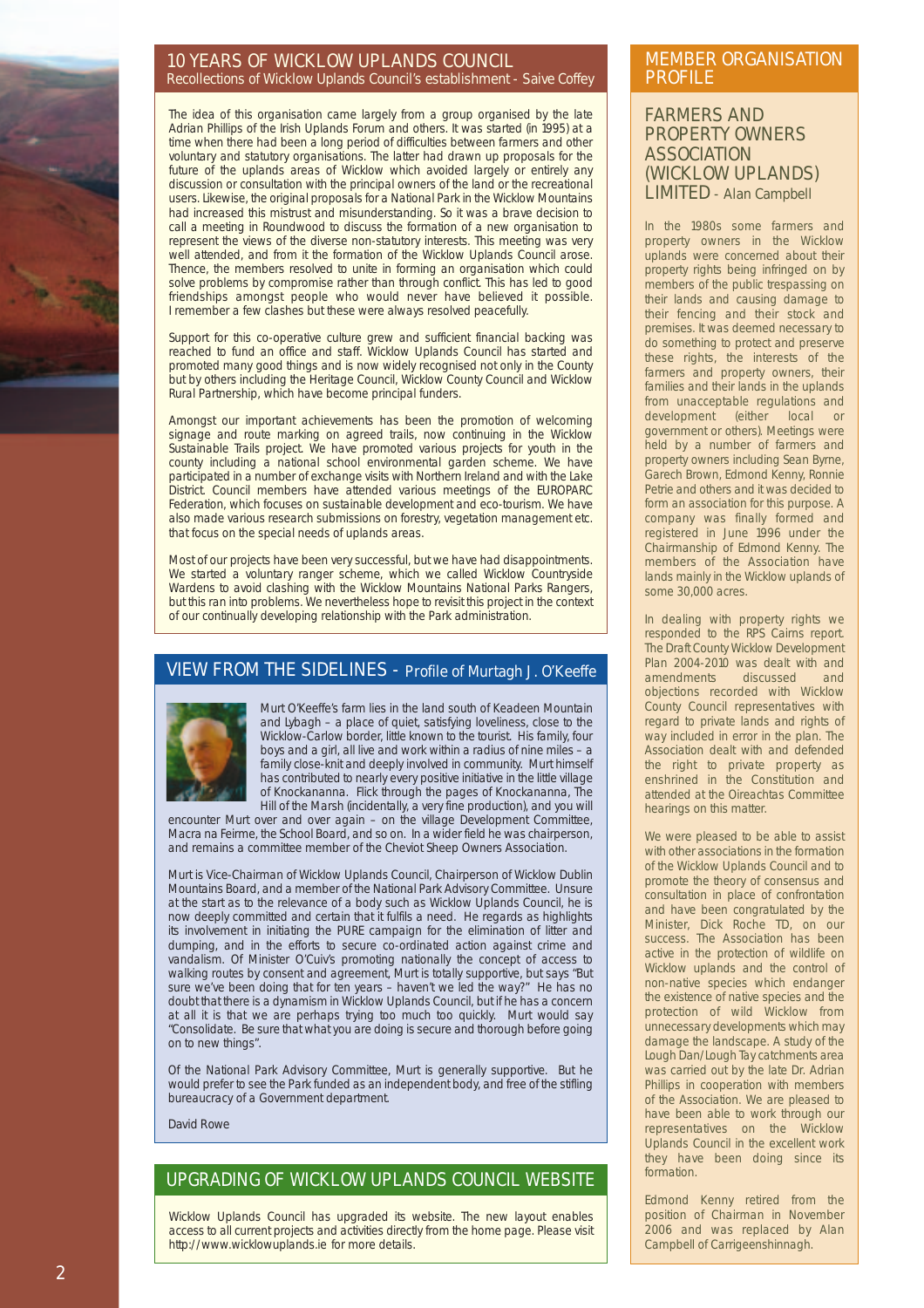#### FIRST ACCESS ROUTES COMPLETED



Mountain Meitheal volunteers on the new footbridge in Glenmalure

Wicklow Countryside Access Service (WCAS) is a joint Wicklow Uplands Council and Wicklow Rural Partnership project, which is supported financially by LEADER, Comhairle na Tuaithe and Wicklow County Council.

Over a period of three years this pilot project aims to establish a network of access routes across private land through landowner goodwill and co-operation. Most of the routes will be short, providing hillwalkers with a clear link between the public road and the open hillside. Participating landowners sign a seven-year access agreement which confirms that these are permissive routes; not public rights of way. The overall objective is to provide a sustainable mechanism for management of existing access at busy points in the Wicklow uplands. Participating landowners are offered the opportunity to be paid to carry out any upgrade work necessary on their route. As part of the arrangement Wicklow County Council will undertake insurance of the route, once it is approved by the National Trails Office.

Within the last couple of months work has been completed on the first two routes developed under the project, an access route to Kanturk mountain near Lough Dan and a route on the Little Sugar Loaf from Bohilla Lane. A wooden finger post and a wood-framed information sign are being put in place at the start of each route. On both these routes, participating landowners (Sean Byrne and John Jobson respectively) have carried out the development work on the route to an agreed specification and for a fixed fee. On both these routes most of the work was in step-building and drainage.



Signage on the Little Sugar Loaf Access Route

The third route being worked on at present is on Pat and Margaret Dunne's land in Glenmalure. Through erection of a wooden footbridge, hillwalkers will be channelled around the back of a cottage owned by the Dunnes, thus preserving privacy and providing walkers with a clearly defined route. The bridge leads to the popular zig-zags route, constructed by Avondale Estate in the 1800's as a hunting path. Mountain Meitheal, the voluntary footpath repair team, constructed the bridge using materials purchased through the WCAS project. Mountain Meitheal's work in Glenmalure also includes a considerable amount of drainage and

# OPENING OF TINAHELY RAILWAY WALK

On a sunny Saturday at the beginning of September, crowds gathered at Kilcommon Bridge for the official opening of the Tinahely Railway Walk. Amidst the music and guest speakers, a group of people in 1940's costume arrived by pony and trap to meet a train. The festival atmosphere culminated in the cutting of the ribbon by children of the landowners who gave permission for the route to be developed.

Chairperson Eddie McGlynn reminded the audience of the years of work that went into developing the trail, the combination of voluntary effort, funding from Wicklow Rural Partnership and the Wicklow Sustainable Trails (WSTN) Project, and the vital support of the landowners along the route. Encouraged by the success and popularity of the Railway Walk, Tinahely Area Development Association are now thinking about how to enhance the route and develop other trails in the area.

In conjunction with the opening Murtagh O'Keeffe, Vice Chair of Wicklow Uplands Council, formally launched the WSTN step-by-step guide for community groups interested in developing a new trail or upgrading an existing walk. The idea for this guide came from the many lessons learnt through the development of the Tinahely Railway Walk. The booklet gives advice on planning a trail, agreeing access with landowners, promotion of the walk and sources of funding. Copies are available from the Wicklow Uplands Council; the booklet can also be downloaded from www.wicklowuplands.ie.



Children of the landowners cutting the ribbon at Tinahely Railway Walk

restoration work on the former hunting path. The work involved is so extensive that without this voluntary input it could not have been undertaken within the WCAS project. As the zig-zags route leads towards Lugnaquillia, Wicklow's highest mountain, it is a cornerstone within the overall project, as well as a powerful example of how co-operation between land-owners, recreational users and other upland stakeholders can deliver benefits for all.

Initial planning has been done for routes at Bray Head and Shinna Lane near Lough Dan. Wicklow Uplands Council is identifying other priority areas for access routes and working with Wicklow Rural Partnership to arrange for maintenance of the routes under the 2007-2013 Rural Development Programme.



Signage on the Little Sugar Loaf Access Route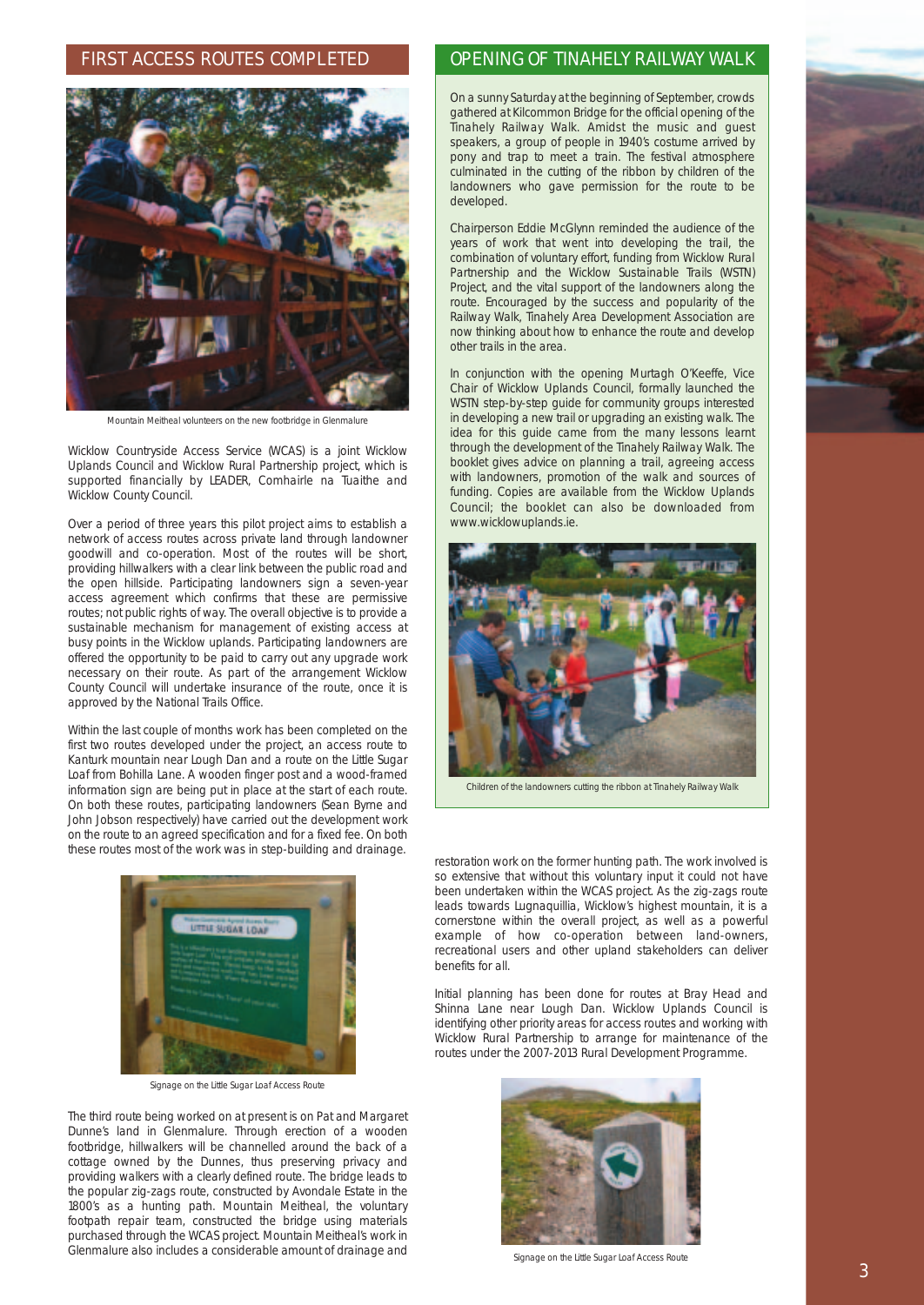

Transition Year (TY) students from five secondary schools, who took part in the Young Observers 2007 Project presented their action projects on countryside recreation in Wicklow uplands in Avondale House, Rathdrum on 10th May 2007. The audience consisted of 60 people including teachers, Wicklow Uplands Council board members, community representatives, statutory and non-statutory organisations.



and Keith Byrne presenting in Avondale

Students from **Avondale Community College** in Rathdrum decided to promote available recreational activities in their home area of Glendalough. The students said: "You would be amazed to see how many people, in particular the locals, do not know about some of the activities available to them. The activities include bathing and paddling, BBQs, camping and caravans, canoeing and boating, climbing, cycling, dog trials, hunting, off-road

motoring, power boating, shopping, scuba diving, walking, horse riding and fishing. Students were concerned about the high number of cars coming to Glendalough and felt that there is a need to provide better public transport.

TY students from **East Glendalough School** talked about sports in the Wicklow uplands. They circulated a leaflet which expressed their views on available<br>recreational activities. recreational They said: "Imagine the feeling when you reach the top of a hill, you stop and look around 360°, out of breath, full of the joys of life and health taking in the view. Why do



East Glendalough School students with Frank Nugent in Avondale

it?....because you can! There are many sports activities that do not require large outlay such as hill walking, canoeing, kayaking, orienteering, swimming, bird watching, mountain biking, rock climbing." They continued: "Hill walking is a great way to get fit and stay healthy. Even if you do not like walking there are many other reasons to visit the Wicklow uplands like the beautiful woodlands where you get to experience not only fabulous views but also nature at its best, trees that have been growing for hundreds of years and animals in their own habitat." Their message to public was: "Always remember, leave nothing but footprints, take nothing but photos."

The **St Kilian's Community School**, Bray team talked about their action project which involved a talk about outdoor recreation to a group of 1st year students and a guided walk around Bray Head with feedback on what the group thought about the walk. They presented five important aspects of hill walking:



St. Kilian's CS students on their Bray Head walk

1) **Enjoyment of the local area:** Exercise, exploring flora and fauna, beauty of nature, "It is free and right on your doorstep."

2) **Weather:** "Listen to the Weather Forecast. If it's cold, wear hat and gloves. If hot, wear light clothing and sunscreen. Always bring spare clothing, i.e. a rain jacket; it is always windy on top of a hill or mountain!"

3) **Food and drink:** "Always bring something to eat – if you get hungry, you get tired. Always bring water – you lose energy when you are thirsty. The hotter it is, the more you need to drink. Always keep a little something spare in case of emergency".

4) **Safety:** "Always listen to the leader. No messing about, it can be dangerous. Always have a rain jacket. If you get wet, you get miserable and can have an accident. Always have a first aid kit. Make sure you can read maps so you know where you are and where you're going. Tell someone where you're going and when you'll be back".

5) **Leave No Trace:** "Always bring your rubbish home. Stick to the paths that are already there if possible. Use gates rather than climbing fences, it causes less damage.



The students from **St. Thomas' Community College** talked about avoiding conflict between countryside users and landowners. This action project involved raising awareness in the school and local community. The students organised a workshop for 1st and 2nd year students with Ian

St. Thomas' CC students with Frank Nugent

Davis, PURE project manager followed with an art competition and exhibition in the school corridors. Through the exhibition families of students and the whole school community including people who use the school facilities had opportunity to view the display of their art work. They presented videoed interviews with talented young artists and concluded: "Countryside offers many opportunities for recreation including hiking, kayaking, camping and looking at the stars. Countryside is also home and work place for many people. The challenge is to educate countryside users so that we avoid abusing the area."

Young students from **Pearse College, Dublin** presented a guide on how to walk the Wicklow Way, what people need, where to start and rules developed by the school when walking in a large group called<br>Geatabán formation. They Geatabán formation. presented seven stages of the walk and said in regard to stage five Glenmalure to Moyne: "The area is spoiled by endless forest



Pearse College student Robert Deegan answering questions with Colin Murphy

cover. We would welcome if a handful of trees were removed at a number of strategic points along the route to gain great views over spectacular countryside. There are over 90 private landowners along the route together with Coillte, National Park and County Council. Please respect them and keep to the way-marked route and leave no trace!



St. Kilian's CS students with Lenka Mulligan at Wicklow Uplands Council AGM

The presentations were followed by an award ceremony, where every TY<br>student received the received Adrian Phillips certificate from Frank Nugent, the famous mountaineer. Wicklow Uplands Council and Irish Uplands Forum would like to thank the Young Observers for their valuable contributions and their teachers for their cooperation. We plan to evaluate the successful pilot of this project over the next few months and prepare another programme for 2008.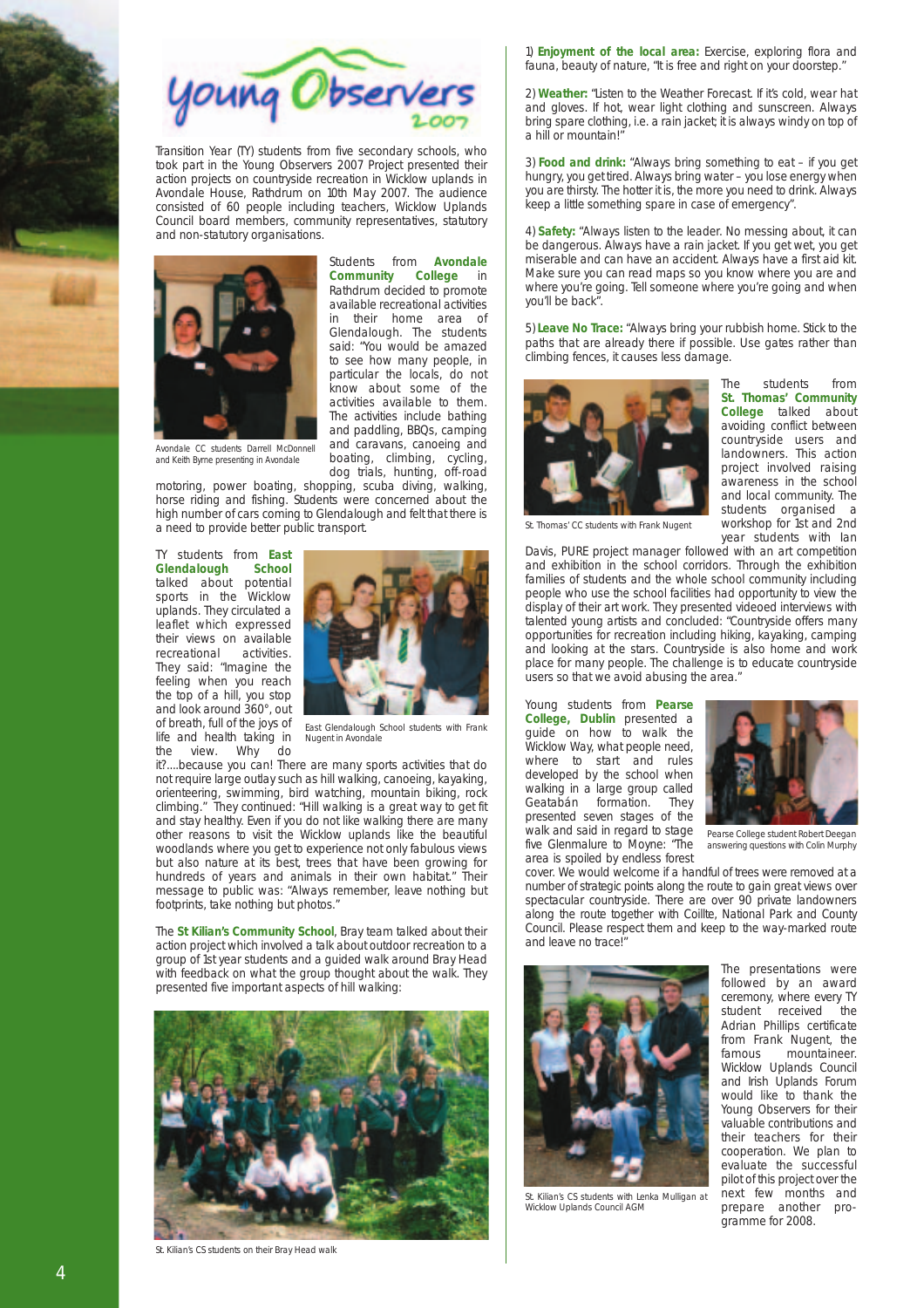#### YOUTH CONNECTIONS FOR PEACE IN THE WICKLOW UPLANDS - Dr Susan Hood and Lucinda Packham

# léargas

It was a wonderful sight to see sixteen Palestinian teenagers led by Fr. Fadi Diab arriving at Dublin airport on Friday 27 July. In spite of their arduous trip and delays at Allenby Bridge and in Istanbul, all were well and in good spirits and excited to be in Ireland.

The students were here to take part in a Leargas Youth Exchange programme - Youth Connections for Peace hosted by the Glencree<br>Centre for Peace Centre for Peace and Reconciliation. The programme was paired with students from the School Completion Programme in first and



Enjoying visit to the Maguire family farm

second year in Ballinteer Community School. Part of their programme was to explore the Wicklow uplands and to record and reflect on their experience through the creation of a Scrapbook. The Irish and Palestinian students paired off and they set off together on a big adventure which took in a fascinating visit to the Maguire Family farm in Glencullen, lunch in Blessington Parish Hall with wonderful entertainment laid on, kayaking on the lakes and a tour of the Monastic site at Glendalough.

Back in Glencree that evening each student pairing created a Scrapbook page about their experience of the day together. Many of the students picked out the trip to the Maguire Family farm as the highlight of their day. Our hope is to visit the Palestinian students in Jerusalem next July and exhibit the Scrapbook of Wicklow and photographs of the day. We also hope to visit the students' hometown of Zebabdah, a small rural Christian town in the North of the West Bank.

Many thanks from the students and leaders to the Maguire Family and Wicklow Uplands Council for their help in organising and for being with us on the day to make it very special.



Home baked scones and cakes taste the best

# WICKLOW COUNTY FORESTRY FORUM IN MEMORIAM

We are delighted to report that Wicklow Uplands Council has been awarded grant aid of €40,000 by the Forest Service of the Department of Agriculture, Fisheries and Food under the National Development Plan 2007-2013. The purpose of this very welcome vote of confidence in our work is the establishment of a Wicklow County Forestry Forum, incorporating a Private Forest Owner's Association. The next steps are to establish a project management committee, appoint a consultant and proceed to deliver the project on time and to budget. Frances McHugh of Teagasc, Tinahely has been very helpful in the preparation of our submission and we especially wish to thank Diarmuid McAree, Chief Forestry Inspector and Pat Farrington, Landscape Architect at the Forest Service for their constant support and encouragement.

We regret to record the death of Mrs. Ruth Vigne Kenny, wife of Edmond Kenny in April 2007. Ruth was a very active sportswoman. A sense of Ruth's resourcefulness and goodneighbourliness can be gleaned from a letter of the Commissioner of An Garda Síochána which congratulates and thanks her for apprehending a would-be housebreaker and facilitating his arrest. Ruth was a devoted



member of Saint John's Parish in Laragh, where she served on the Select Vestry and as a diocesan synodsperson. Ruth was also a long-standing and active member of the Huguenot Society of Great Britain and Ireland. She is greatly missed by her husband, children, grandchildren and many friends, to whom our deepest sympathy is extended.

| DATES FOR YOUR DIARY       | All meetings will be held at<br>the Glendalough Hotel at 8.00pm |
|----------------------------|-----------------------------------------------------------------|
| Monday, 22nd October 2007  | Farming and Landowning Panel Meeting                            |
| Monday, 5th November 2007  | <b>Environmental and Recreational Panel Meeting</b>             |
| Monday, 26th November 2007 | Economic and Tourism Panel Meeting                              |
| Monday, 3rd December 2007  | <b>Community Panel Meeting</b>                                  |

## MOURNE HERITAGE TRUST CELEBRATES ITS 10TH ANNIVERSARY

Congratulations to our friends in the Mourne Heritage Trust who celebrate their 10th birthday this year.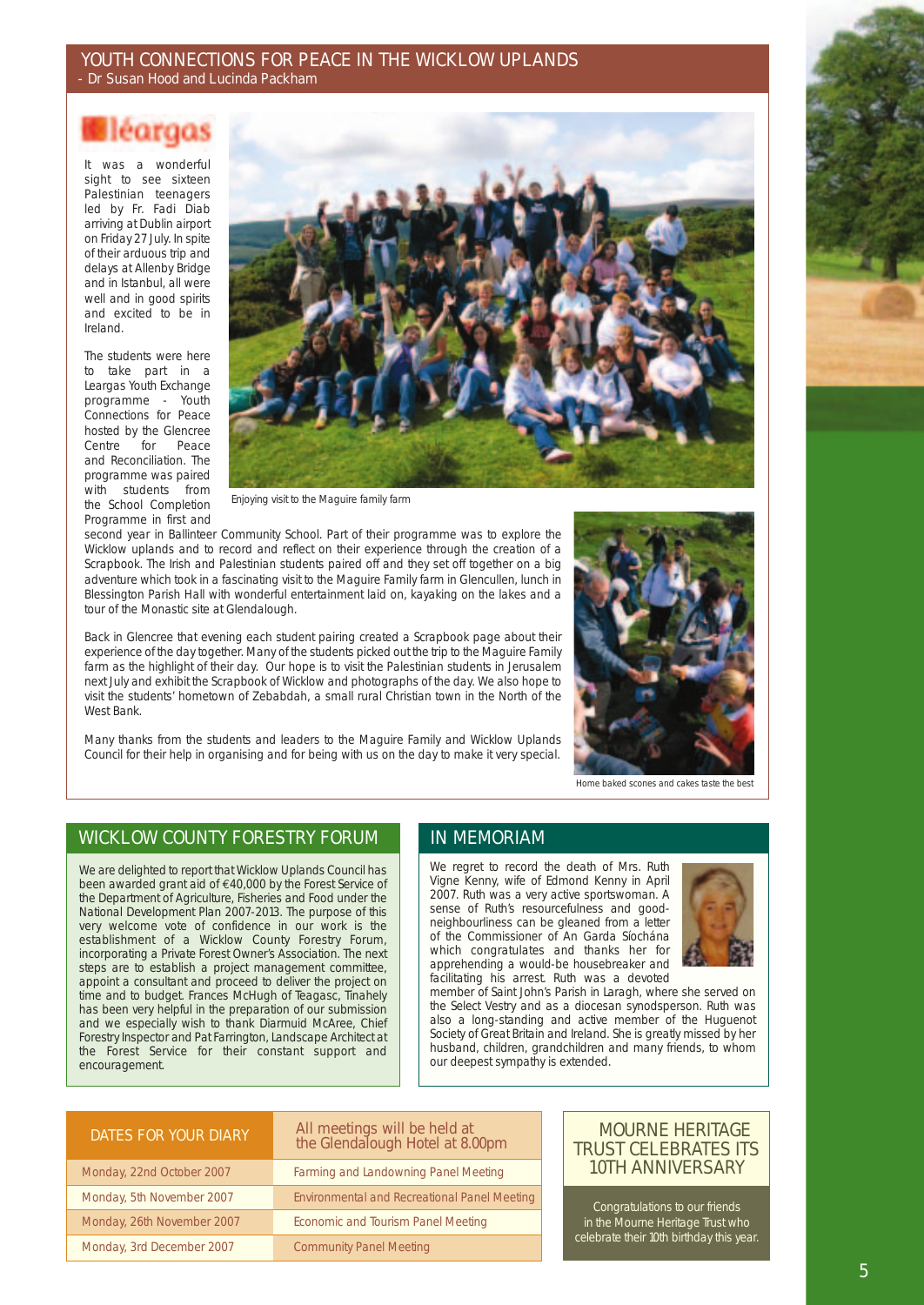# WICKLOW DUBLIN MOUNTAINS BOARD

# LETTER FROM THE CHAIR

I am happy to take this space on our newsletter to reflect on the usefulness of the Wicklow Dublin Mountains Board experiment which started in 2001. This project is aimed at developing a forum where statutory and non-statutory representatives can discuss landscape management issues of common interest. We learnt early on that state and semi-state authorities see their stewardship of policy issues as sacrosanct and that the involvement of local people at that level is therefore problematic. Whilst we are unclear how this approach fits with Local Agenda 21 principles which hold that local people should be involved in sustainable development policy issues, we can nevertheless see that there are many areas and issues that still remain open for discussion and joint action. The Wicklow Uplands Council conference in October 2007 which further opens up the issue of how local involvement in countryside management is working and should make a useful contribution to this debate.

Meantime, I pay tribute to and acknowledge the generous contributions to our partnership work by our statutory colleagues. I commend the work detailed on this page and especially thank management colleagues in An Garda Síochána who are working with us on the rural security issue.

#### MURTAGH O'KEEFFE Chair, Wicklow Dublin Mountains Board

# WEBSITE ON WICKLOW RURAL HOMES

This new initiative aims to develop a website that offers step by step practical guidance to people who wish to build homes in the uplands. The website would also initiate or assist in projects to maintain, repair, restore, alter or extend traditional buildings taking into account heritage issues.

**Wicklow Dublin Mountains Board 2007/2008**

|                                                                                                                                                         | <b>THE POST OF A SET OF A SET OF A SET OF A SET OF A SET OF A SET OF A SET OF A SET OF A SET OF A SET O</b>                                                                                             |  |
|---------------------------------------------------------------------------------------------------------------------------------------------------------|---------------------------------------------------------------------------------------------------------------------------------------------------------------------------------------------------------|--|
| <b>NON-STATUTORY</b>                                                                                                                                    |                                                                                                                                                                                                         |  |
| <b>Farmers and Property Owners</b><br>Saive Coffey<br>Frank Maguire<br>Sean Malone<br><b>John Murphy</b><br>Murtagh O'Keefe (CHAIR)<br>Roderic O'Connor | <b>Wicklow County IFA</b><br>South County Dublin Rural Preservation Group<br><b>Wicklow County IFA</b><br><b>Cheviot Sheep Owners</b><br><b>Cheviot Sheep Owners</b><br>Irish Land Owners' Organisation |  |
| Community<br>Eileen Cullen<br>Stephen Bray                                                                                                              | Wicklow Pro-planning Committee<br>Blessington & District Community Council                                                                                                                              |  |
| <b>Environmental &amp; Recreational</b>                                                                                                                 |                                                                                                                                                                                                         |  |
| Pat Fwen<br>Joss Lynam (VICE-CHAIR)<br>David Rowe                                                                                                       | Mountaineering Council of Ireland<br>National Trails Office<br>An Taisce                                                                                                                                |  |
| <b>Economic and Tourism</b><br><b>Richard More-O'Ferrall</b><br>Tim Kyne                                                                                | Jigsaw Cottage Guest House<br>Kippure Lodge                                                                                                                                                             |  |
| <b>STATUTORY</b>                                                                                                                                        |                                                                                                                                                                                                         |  |
| John O'Sullivan<br>Tom Lyng (District Manager)<br>Milo Kane<br>(Architects' department)                                                                 | Coillte<br>Coillte<br>Dublin City Council                                                                                                                                                               |  |
| Mary Mallon<br>(Dir. of Community & Enterprise)<br>Eamonn Murray<br>(Manager, Turlough Hill)                                                            | Dun Laoghaire/Rathdown County Council<br><b>FSB</b>                                                                                                                                                     |  |
| Pat Farrington                                                                                                                                          | <b>Forest Service</b>                                                                                                                                                                                   |  |
| Cara Murray (Heritage Office)<br><b>Wesley Atkinson</b><br>John Hannon, Cll.                                                                            | <b>Wicklow County Council</b><br>National Parks & Wildlife Service<br>South Dublin County Council                                                                                                       |  |
| John Keating<br>(County Agriculture Officer)<br>Pat Byrne (County Councillor)                                                                           | Teagasc<br><b>Wicklow County Council</b>                                                                                                                                                                |  |
| James O'Shaughnessy<br>(County Councillor)<br>Christopher Fox                                                                                           | <b>Wicklow County Council</b>                                                                                                                                                                           |  |
| (County Councillor)<br>Vacant                                                                                                                           | <b>Wicklow County Council</b><br>An Garda Síochána                                                                                                                                                      |  |
| <b>Facilitators</b><br><b>Wicklow Uplands Council</b>                                                                                                   | Colin Murphy and Lenka Mulligan                                                                                                                                                                         |  |

## UPLAND VEGETATION MANAGEMENT INITIATIVE

Over the last few years, a change in the appearance of the Wicklow uplands landscape has become noticeable to the experienced eye in that many areas have been overgrown by heather and other vegetation, including purple moor grass. This has led to an increase in accidental fires and loss of wildlife and grazing habitats and to questions about the sustainability of current upland landscape management.

Since summer 2006 Wicklow Uplands Council has been researching the issue and has developed a proposal which was submitted to the Minister for Environment, Heritage and Local Government under the title 'Initiative to increase bio-diversity by reintroducing best vegetation management practice in the Wicklow Uplands'. The research confirmed that the vegetation management regime has changed on the Wicklow uplands over the last decade. The main factors contributing to this change are under-grazing of the hills by mountain sheep and the decline of traditional controlled burning in spring time. The research also identified that the legislation governing the burning season was shortened under the Wildlife Act 2000, probably without consideration of differing uplands and lowlands conditions. Hence, the new burning season, which runs from 1 September to the end of February, is out of line with traditional burning practice which for centuries took place in March and April. It was also identified that the new Irish legislation differs with that in Wales, Northern Ireland and Scotland where burning can take place at different times, depending on elevation etc. These critical findings encourage Wicklow Uplands Council to lobby the Minister for an immediate consideration of our recommendation that the burning season for upland regions should revert to the dates valid for decades, i.e. 1st September to 15th April.

In the meantime we would like to initiate joint actions to prevent accidental fires that present health and safety and environmental risks. This could involve, for instance, cutting of firebreaks around upland forest plantations, farms and sensitive habitats. There is also a possibility to link with upland regions in North Wales through an EU INTERREG project that would aim to re-introduce good vegetation management practice to the uplands. Thus we believe that stakeholders could manage the uplands co-operatively and in a manner that preserves landscape characteristics and habitats and minimises risk to private property and local residents.

# RURAL SECURITY

Wicklow Dublin Mountains Board has begun a debate with senior Garda officers in the context of the County Wicklow Joint Policing Committee (JPC). The discussion is based on the following principles: We are seeking partnership and cooperation, not confrontation with the JPC; we realise that there are no quick and easy answers to law and order issues as policing in to-day's world is a complex and changing science.

Our Garda colleagues, and the JPC, are saying to us that: there is an absolute need to involve local people in cooperating with the police service; the current divisional structure is under review; there are possibilities to improve police coverage in the uplands by rationalising the Garda station network; there are increasing crime occurrences in the West Wicklow area that require fast responses from stations in Blessington, Baltinglass and Tallaght; fly tipping and dumping, death riding, breaking and entering, robbery, abandoned cars etc. are widespread. The sense of vulnerability of rural dwellers was acknowledged and we have agreed to put more emphasis on CCTV in remote areas and to revisit the Community Watch Scheme.

Responses by Garda management and Wicklow JPC have encouraged us to develop this partnership as we believe that it has the potential to improve policing in the interests of all uplands residents and recreational users.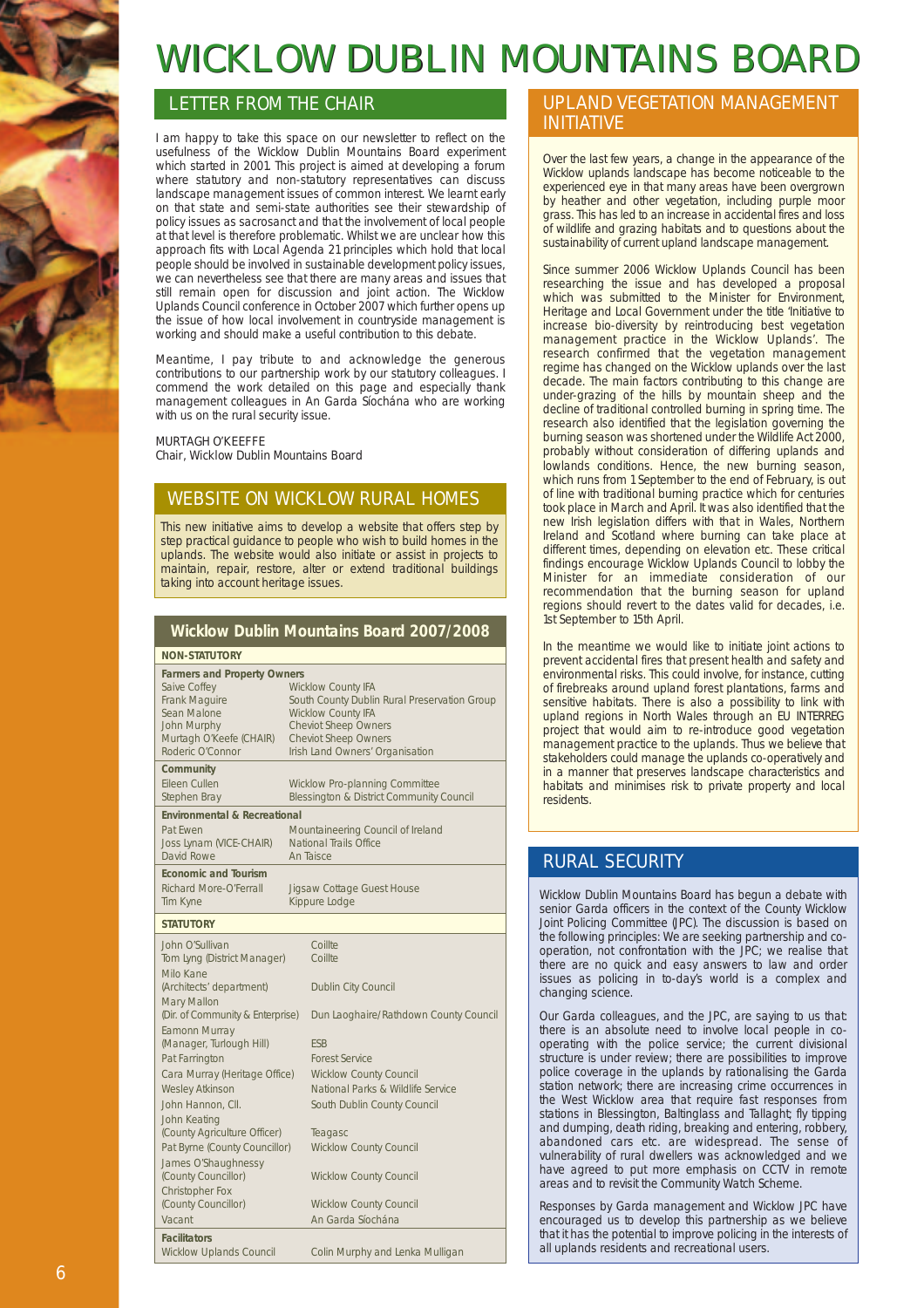

The PURE (Protecting Uplands & Rural Environments) truck is now a regular sight in the Wicklow Mountains as it traverses the countryside responding to incidents of fly-tipping/illegal dumping.



The environmental project was officially launched by minister Dick Roche, TD, in September 2006 to combat the increase of small scale illegal dumping/fly-tipping in the Wicklow/Dublin uplands and since its establishment has been extremely busy. It is the first project of its kind in Ireland, where it brings together a number of statutory and non-statutory organisations, and is operating as a three year pilot project.

Demonstration of the project's success is evident when you consider that from January to September 2007 PURE collected over 280 tonnes of illegally dumped rubbish from the environment. This excludes material removed from the Hollywood Glen, which was over 20 tonnes. Due to the extent of illegal dumping that had occurred on the site a private contractor had to be brought in to remove the rubbish, which ranged from domestic waste to animal carcasses. Statistics, figures and tonnages can be sometimes baffling and difficult to comprehend. To fully understand the amount of material which has been dumped and collected from our upland landscape, imagine if you filled over 280 standard household skips, then drove up into the mountains, and emptied them one by one on the landscape.

The PURE office is now fully operational and since January this year has received a steady flow of illegal dumping complaints with over 600 phone calls varying from a black bag on the side of a road, to a truck load of illegally dumped material by a mountain stream. A recent single act of indiscriminate illegal dumping resulted in the PURE truck removing over 4 tonnes of material from one of the most scenic areas in Ireland, the Sally Gap. This is just one of the truck's 500 collections this year.

Although recent national figures for our recycling trends demonstrate an increase, some of the items being illegal dumped are unbelievable. Ian Davis, PURE project manager stated that, "In one incident of dumping eleven items, ranging from fridges, washing machines, cookers, etc., had been dumped by the road side. This was a blatant act of disrespect for the Wicklow landscape. All electrical equipment can now be disposed of free of charge at any of the five regional recycling centres. There is no need for this dumping." The dumping of fridges, TV's, cookers, etc., is still a regular occurrence and the project has removed over 350 illegally dumped electrical items from the landscape.

PURE collaborates with Wicklow County Council in relation to the investigation of illegal dumping sites and is determined to bring offenders before the courts. People will be happy to learn that a considerable number of the 2007 reported incidents of illegal dumping will result in court appearance next year. Already this year Wicklow County Council secured 18 convictions with fines amounting to a figure of €13,900 and costs to €12,447.89. Ian Davis acknowledged that the handing over of waste to unauthorised waste collectors is still a serious problem for PURE. "A considerable number of the large illegal dumping incidents that we respond to are the direct results of a householder or business handing over their waste to unauthorised waste collectors. These people have no respect for our county's environment and all of this waste ends up in the Wicklow mountains." Another method of identifying offenders involved in illegal dumping/fly-tipping has been the introduction of covert CCTV cameras. "Certain people who may think they are getting away with this type of activity should really think again. You never know who is watching, or where."

The lo-call-phone-line, **1850-365-121**, which allows for the reporting of dumpers and dumping, has proven a great success, and PURE urges the Wicklow public to avail of this number.

#### EUROPARC 2007



Junior Rangers from Austria presented their visions on international co-operation

2007 conference, which was held in Cesky Krumlov in Czech Republic 26-29 September. The main theme of

Representatives of Wicklow Uplands Council attended the EUROPARC

the Conference was Trans-European Co-operation in

nature and landscape protection, which was expressed by the Conference motto "Nature – bridging borders". Keyspeeches and topical workshops were focused on problematic areas such as perceptions of borders and bridges in nature, landscapes and in the human mind; cooperation in the management of NATURA 2000 sites; ecological and nature protection aspects of European biocorridors; principles of a common strategy for sustainable tourism activities and the "bridging" EUROPARC Junior Ranger programme. Through networking with other delegates we learnt about nature conservation in other European countries. We would encourage other NGOs and National Parks to participate in the next EUROPARC conference, which is a perfect example of international cooperation through an exchange of knowledge and experiences.

# AUSTRIAN VISIT TO WICKLOW

At the beginning of September County Wicklow played host to a delegation from the Association of Austrian Nature Parks arranged through the Heritage Council. The group of 20 stayed at Lawless's Hotel, visited Glendalough and walked the White Route in the company of Wesley Atkinson from the National Parks & Wildlife Service. The visitors travelled to Lough Dan House where Sean and<br>Theresa Byrne provided Byrne provided refreshments and a space for discussion with representatives from Wicklow Uplands Council. Afterwards the party walked the recently developed agreed access route leading towards Kanturk Mountain and enjoyed exceptional views over Lough Dan and the surrounding countryside.

The visitors explained that Austrian Nature Parks are protected landscapes in which local residents play a vital role. All land within the parks is privately owned and the central



Wicklow Uplands Council's board member Sean Byrne talking to the Austrian delegation

idea is that the parks are living, cultural landscapes, not 'museum' landscapes. Nature Park activities encompass education initiatives, nature protection, provision of recreation facilities and sustainable economic development of the region. The 45 Nature Parks in Austria range in size from 17ha to over 58,000 ha.

Wicklow Uplands Council extends thanks to the Heritage Council for facilitating the visit, to the board members who met with the group and particularly to Sean and Theresa Byrne for their hospitality.